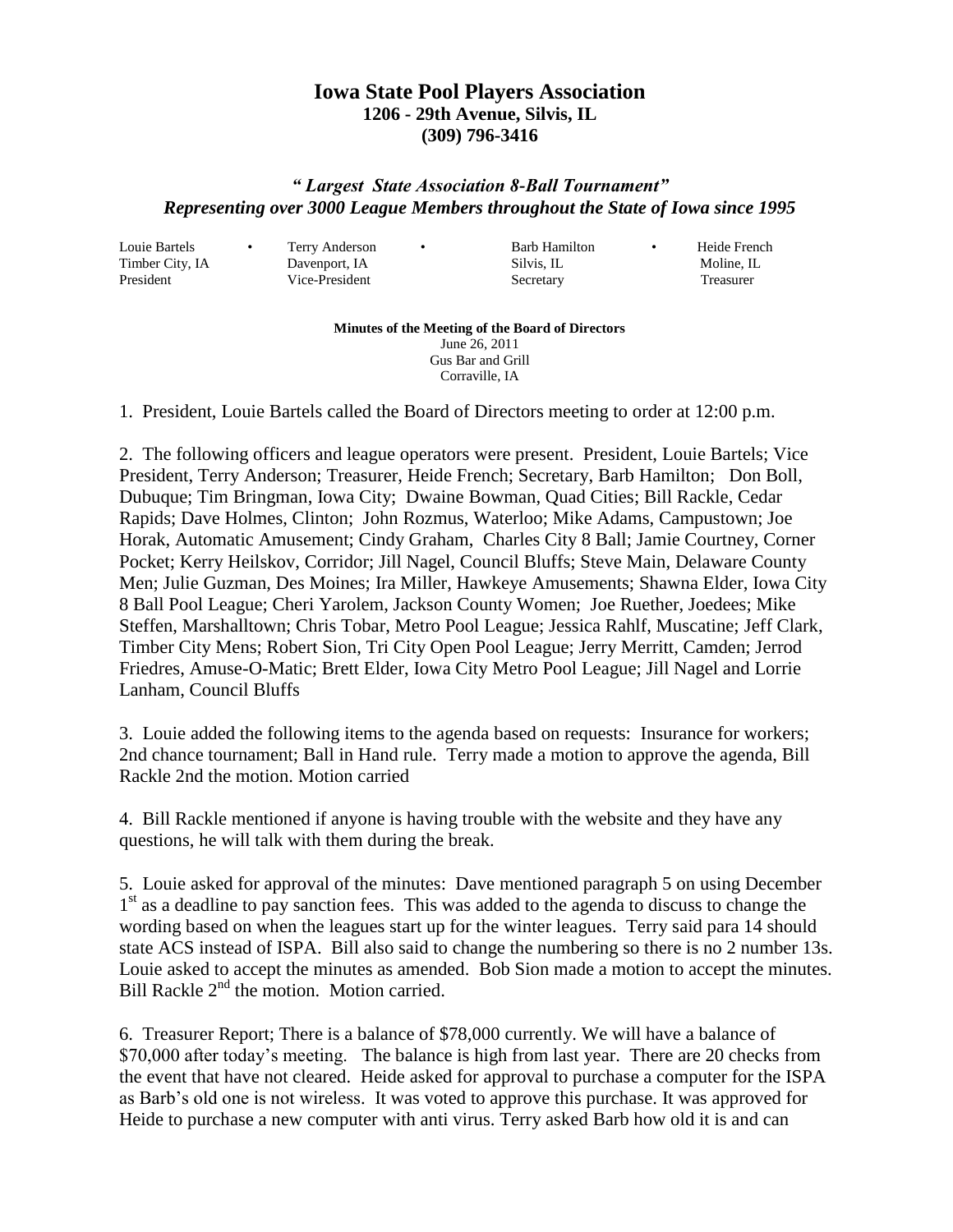wireless be put into it. It was noted that Barb's computer is too old to pass on. There was a motion to approve the treasury report. It was  $2<sup>nd</sup>$ . Motion carried.

7. 2011 Tournament. Louie asked for comments from the 2011 tournament. He would like not to make any more major changes to the tournament for next year as some of the leagues have already started. Jill said there is a glitch in signing up an elite men player when entering players. Bill was going to talk with Kevin to get this fixed. Louie said the only complaint he had was the handicap for teams did not think they knew in enough time that there was a handicap for teams with a master player. Terry asked did anyone have any complaints from their players. No one had a comment. Dwaine said that means the league operators are doing their job. Shawna Elder said the players need to know that they can go to the tournament director to get a table reassignment if there is a backup on their table. It was noted to put this on the general information. Dwaine said he would have Gary put up a sign and announce this also.

8. Payouts. Louie said we are really looking at this to make it fair. We have never added money to the 2nd level. Louie said the Level 2 teams feel like they do not get rewarded enough when playing in the Level 2. Louie said he has heard this from both the men and women's teams. Julie gave an example of her team playing in the masters women event, only playing 3 games and they received more than the men's level II winners. John Rozmus said the board voted that we were not able to add money to the level II event. It was mentioned not to pay down as far. Dwaine suggested taking it to a vote today on how much we should add to the Level 2 events. Donny suggested add \$10 per player to make it even in each event. Dwaine asked if everyone knew that we must add money to the master event. Bill said he would like to see Level 2 get the same amount as Level 1. Steve Main said Level 2 is the level that keeps this tournament going. He said if the payout does not change, the level 2 players will start going to the valley. After much discussion, it was decided to add \$10,000 more to the paybacks. Jill Nagel made a motion to add \$10,000 to include adding some money to level 2. Julie Guzman 2<sup>nd</sup> the motion. Motioned carried. Louie said the Level 2 players are a great part of our tournament and should be included into the added money payout.

9. Break-In to the office. Louie asked if we should have a disciplinary action for the person who broke into the office. Jill Nagel explained what happened as it was her player. Once she explained it, (her player was drunk, the payout person was not their so he broke in). He is playing in her league, but knows he will not be able to play in the state tournament. Jill asked what is the time length that he is barred from the ISPA? Tim said what would he of taken if he did not get caught. Jamie said if he did not steal anything, bar him for a year. John Rozmus said whatever is decided, we must use this as a precedent of what we do in the future. A motion was made by Bob Sion that he be barred for 3 years. Jill Nagel 2nd the motion. Motion carried. The penalty could be a lot stiffer if something is ever stolen from the ISPA. Louie asked Jill to provide him the information and he will send the player a letter. Donny said we should put something in the general information about the consequences of stealing.

10. Handicapping. Louie asked for comments. Julie thought the handicapping was very well received. Louie said this year there will be a master team list, from the last 3 years (2009- 2011). Jill said is it 3 or 2 regular team players that can play together without going to the master team. If you have 2 or more master team players, they will be a master team. A question was brought up that they had 1 master player, 2 open players and 2 level 2 players. We had to give a handicap in Level 1 because of the master player. There were teams that beat them really bad. Terry said that is really hard to control. Barb will get the master team list out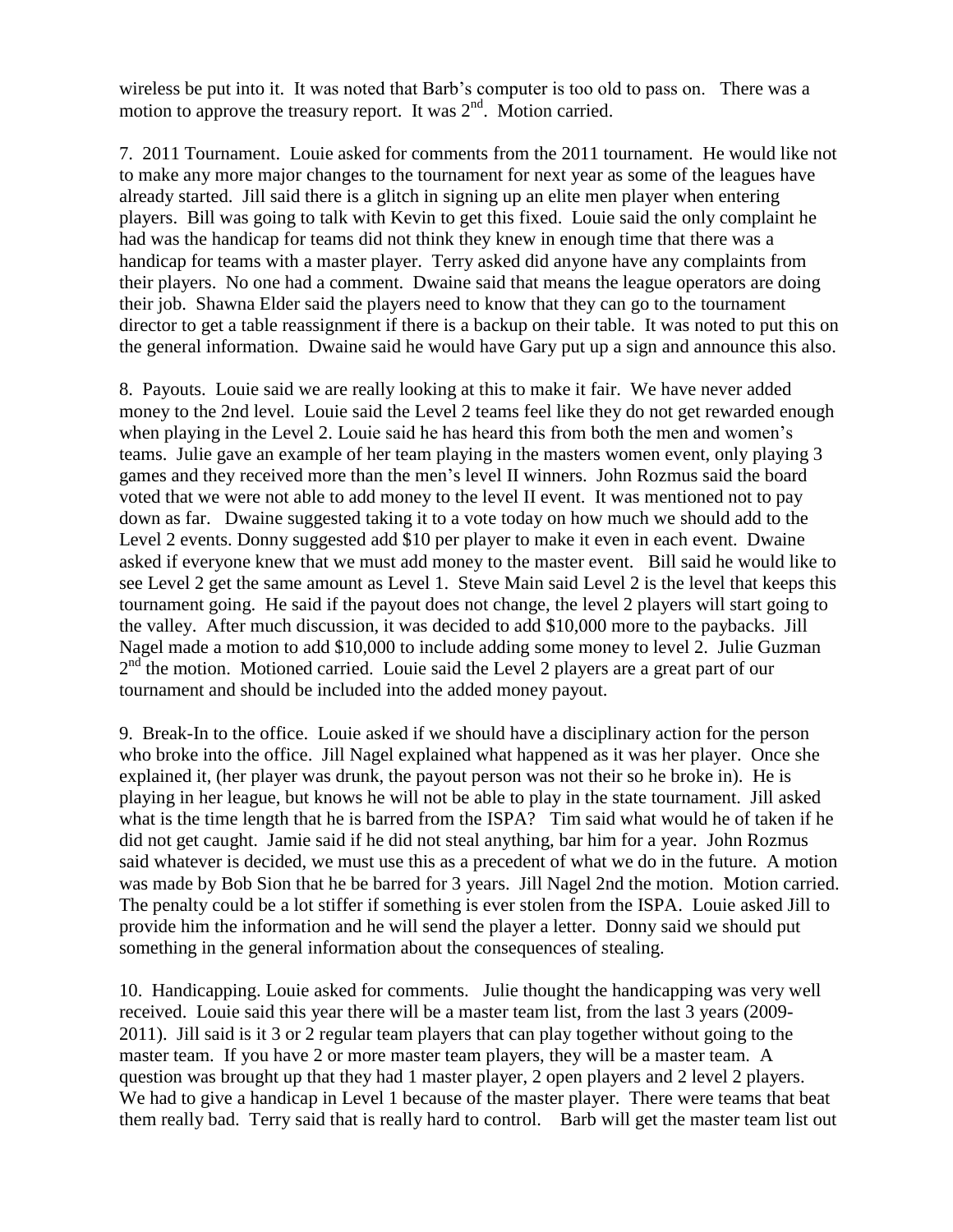to everyone once approved by Donny. It will consist of the top 6% in the last 3 years and we will discuss at the next board meeting.

11. Giveaways. Terry said these sponsors are a big part of the giveaways. Shawna said everyone she talked to really loves the giveaways. Terry said Frank's Center may be stepping down next year. His son will be taking over for him. Julie asked if it was an option about photos with what they won. Bill Rackle said he has an ISPA face book site and thinks this would be used more than the actual ISPA website. Everyone can go out there and make any comments.

12. Vendors. Shawna Elder said they do not sell pop or water at the stationery bars and they did not sell odules at all. She also said the cleaning for the hotel was excellent. Louie said we did try to get them to keep the price a beer down which they did, but the price of pop was \$3.00.

13. Questionnaires on changing to 4 man teams. Louie said it was voted to stay with 5 man teams which included men and women teams.

14. Photographs for the tournament – Tabled for the board meeting as Bill did not think it should be brought up at the league operator meeting.

15. Juniors Event - Louie said we really got a lot of good feedback this year. Louie asked if we should set up a scholarship fund for this event. John said who qualifies for it. The winners of the junior tournament qualify. Terry asked if anyone had any experience in the scholarship funds. Dwaine mentioned that all league operators can get any of their player's kids into these qualifiers. It was asked what the age limit is. Louie said there are 2 levels and 18 is the age limit. The information is under the Billiards Education website to explain more. Tim said if they win it consistently through the years, is there a limit. Louie said no, they get \$500 per year as a scholarship but he would like to set up a fund. We can work with US Bank on this.

16. Qualification Committee. Donny did not have a lot of requests to change to a different level. Today is the last day for the reclassification forms. He has the master singles lists done.

17. Tournament Committee. Dwaine said for the most part everything went well. It is really important to get this information out to you players as soon as possible. Dwaine said we will be discussing insurance for the people that are setting up for the pool tournament as well as the board. There was an incident this year and we had no insurance. Dwaine said we will be discussing 2013 tournament. Dwaine asked if there were any questions. The 2012 tournament is April 11th through the 15 at the River Center. The Valley tournament is March 14th through the  $18^{th}$ .

18. Jerrod Friedres discussed his proposal for speed break and the 9 ball break. He has not been able to sell his merchandise for the last 5 years at the ISPA state tournament. He pays \$500 with the 2 contests he has. Jerrod would like to give away 10 pool cues, case and jump cue packages. He also plans on giving more merchandise away during the tournament, investing approximately \$1500. Jerrod also agreed to meet with the other vendors so they can agree on prices. He does not bring his expensive cues because they get stolen. Dwaine said the reason we put a stop to it was there were so many raffles. We have 2 vendors putting in \$5000 worth of merchandise (Jacoby and Franks Center). We also have a clothing vendor giving us Jackets and prepare our state shirts. Tim Bringman asked Jerrod if he is raffling off the cues that he donates. Jerrod said if I give them to you, the organization can do what they want, however you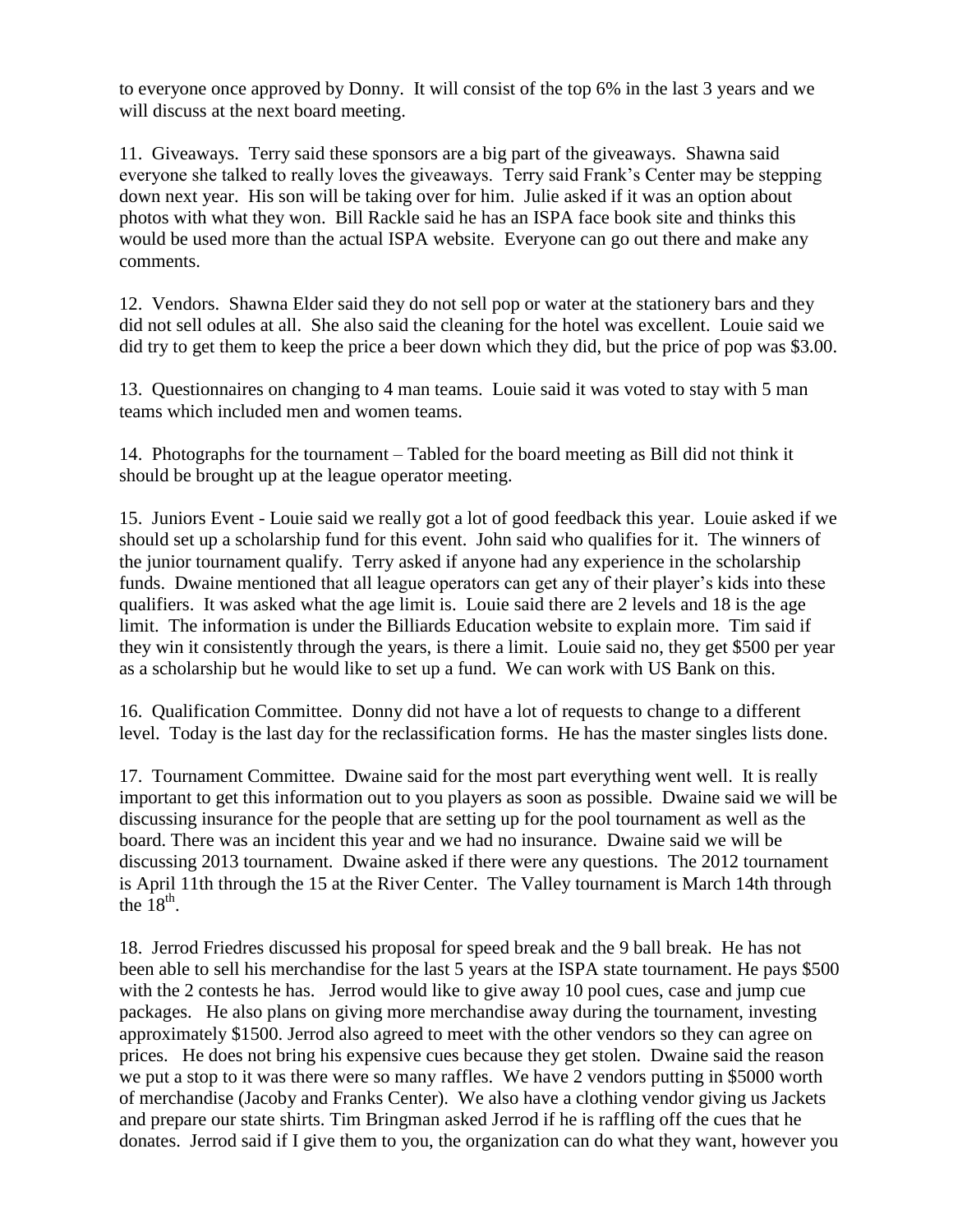see fit. Jerrod said he talked with Diviney and Jacoby and they were going to contact you. Jerry Merritt asked what if another Vendor wants to be in a speed break contest. Jerrod said he would be fine with it if the vendors paid the same as him. After much discussion, and based on Jerrod's support to our organization, Julie Guzman made a motion to let Jerrod sell his merchandise. Jill Nagel 2nd the motion. Motion carried.

19. Presentation from Des Moines, Scott Koch, Julie Guzman, and Jamie Courtney.

Scott: Des Moines is a central location for Iowa, has space to grow and competitive hotel prices. The sports commission board agreed to support equal or more to the prize money. Scott said other sports events and other types of events have seen an increase of attendance when moving their event to Des Moines. The tournament would be held at the Hy-Vee Hall which is 100,000 square feet and we can get 158 tables in one hall. We can put practice tables and more vendors in another hall. There are also other areas within the facility to give an opportunity to grow for your event. There is plenty of parking. There is no hotel attached to the facility. The Quality Inn and Holiday Inn is right across the street and has free parking. Quality Inn has free breakfast and is considered the Headquarter Hotel. There are other hotels that are connected with the skywalk system to the Hy-Vee Hall. If you have friends house to stay at or Prairie Meadows, there are plenty of hotels. Scott also said all of the electrical work and what is needed to set up will be free to the association. Scott also passed out information on the hotels.

Julie: She wanted to emphasize how much the association has to grow. She also said there should not be difficulty in parking. Julie also said Davenport has done an excellent job. She feels that Des Moines will have a lot more to offer. Food and beverages prices should be very similar to what they were. Julie also said the tournament will also be on one level. She also said we should be able to open up to more vendors. As far as participation, Julie feels that they have the commitment from the Des Moines area to make this work. We have a lot of people in Des Moines willing to volunteer. Julie said there are over 300 teams playing out of Des Moines and we will start getting many of the teams sanctioned with the ISPA. Julie said she asked many of the leagues and they all said they would consider joining if the tournament came to Des Moines. Julie said even though the hotels are not attached to the tournament, the hotels are anywhere from 1 to 3 blocks away, where you do not need to drive. We get Hy-Vee Hall at no cost and the initial set up will be paid for (for the first year). We will need to reapply to get some funds from Prairie Meadows.

Jamie Courtney: Jamie thanked Julie for all of her hard work. He said his background is in conventions and we will have the support at Des Moines.

Questions - Tim Bringman asked what will stop the unions from charging for moving the tables. Scott said he was able to everything within the Hy-Vee Hall without the unions. You will not have that problem with the Union. Tim said how many years will these jobs be protected from the union. Scott said there is nothing stopping it, but we have not had that problem since 2004. Dwaine asked if the dates Scott gave are the only dates available. Scott said we can look at other dates, but the dates we had were the ones we picked with the hotels that were available. Scott asked when they typically set their dates. Terry said in September. Dwaine said is the \$15,000 guaranteed from the Prairie Meadows as he said we cannot move any part of the tournament to Prairie Meadows. Terry went over the different vendors and what we get from them. Terry said in Davenport we had shuttles and the association also gets comps. That is something we will be asking. Scott said the hotels have agreed to give comp rooms before the hotel ratio, so if you get me the numbers they will work with the association. Des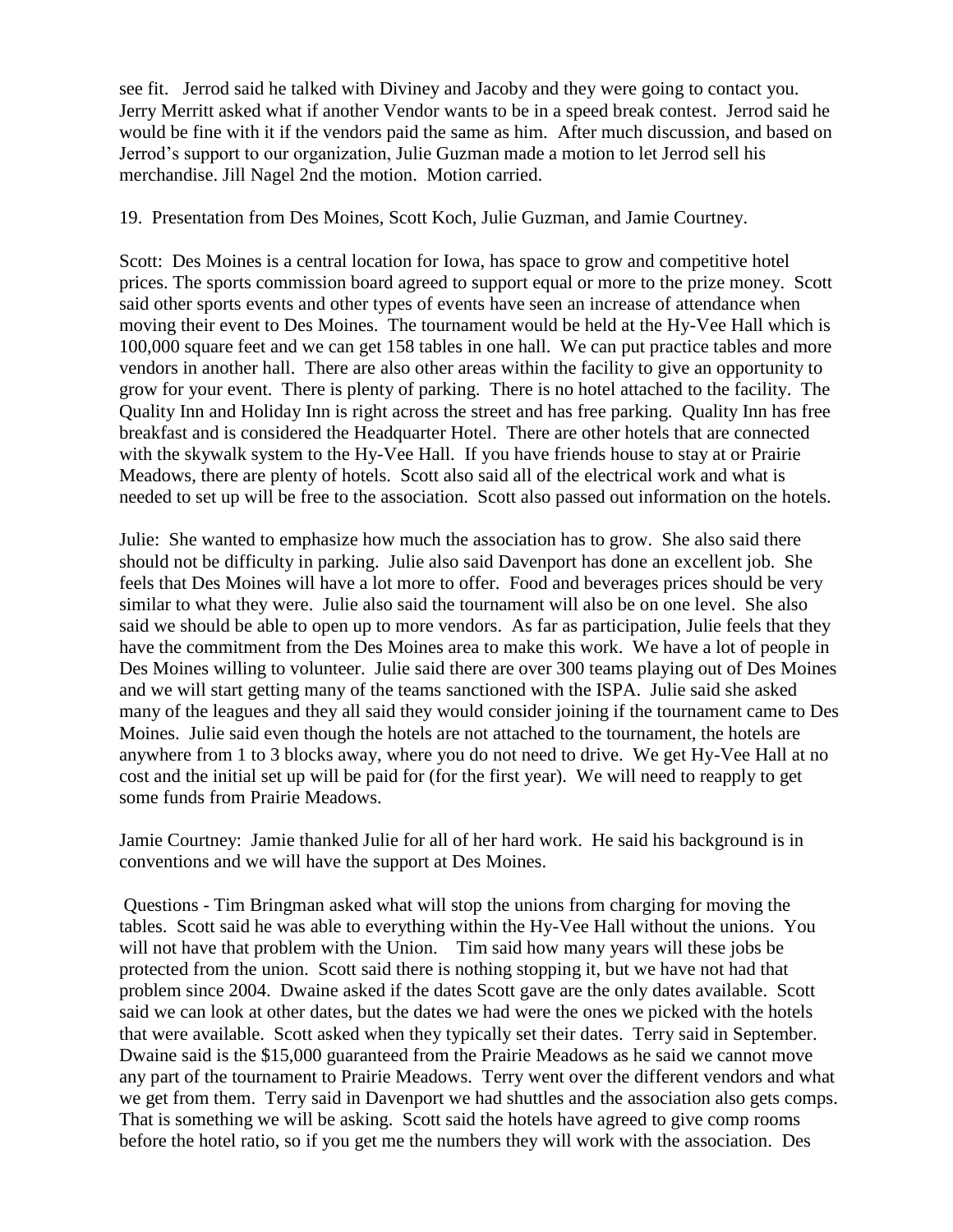Moines does have shuttles with different options. Jamie said they will hang the cords where you want them. Dwaine asked for the square footage. Scott said 49K square footage. Dwaine said we currently use 65K square feet. Scott said we can expand where ever needed. Terry said could we use both B and C instead of cramming them all into B. Scott said yes if needed. Terry asked what the charge would be. Scott said it would be free to you. Bill Rackle asked if C is available for those dates. Scott said he believes so, but he would need to look for sure.

## 20. Presentation from River Center, Lynn Hunt, Jennifer McCee, and Beth Yusco.

Lynn Hunt: Every year we look forward to your tournament. We feel very connected to the ISPA. Terry and Dwaine know what is going on and get the job done for this event. They have it down to a science. She said experience, community support, media, entertainment, and casino is what we have to offer. There are plenty of restaurants and bars. They have 351 rooms attached to the facility. There are shuttles available for whatever you may want to do when you are done playing. The Radisson has great comp rooms to offer to the volunteers. We are guaranteeing our prices through 2015. There is a \$40,000 savings for the event with free labor, rent, and phone lines. The Sports Convention Center donates \$5,000 a year. Once we sign the contract, the figures are locked in for 3 years. The community sponsorship is \$20,000 per year. The Riverboat Development gives \$10,000 every year. The annual cash guarantee is \$64,900 along with free space Wednesday through Sunday for the youth and senior tournaments. If you were to rent the space this would cost \$22,000. The 20 comp rooms total \$5,500. The total savings we are offering you is \$92,400 for 2013-2015. We are willing to help you get all the sponsors on board. If we keep you through 2015, we will do something very special on the  $10<sup>th</sup>$ anniversary.

Beth Yusco: We are so appreciative to be a part of this event. We try to keep it at very competitive prices for the hotel. We are willing to keep the prices the same through 2015. We also partner with the quad cities event center. We just want to keep you happy.

Jennifer McCee: We love the event and hope to keep you for the next 3 years.

Questions: Bill Rackle asked if the \$5000 from the Sports Convention and the \$20,000 in community sponsorship comes to us in a form of cash/check. Lynn said yes. There was a question about getting information out to other cities with the media rather than just Davenport. Lynn thought that was a very good idea. Dwaine asked about what dates were available. Lynn said the dates you have provided are on hold. The question was asked what the maximum number of tables. Dwaine said 180 and right now we are using 140 tables.

21. Julie Guzman clarified to the board that Des Moines would match the added money that Davenport is matched by Des Moines.

22. New Leagues. Louie said Rhonda Bekeris has backed out of Monday night but it will continue to be run by Mark Schwake. Bob Sion has been running his leagues on Tuesday night. Bill Rackle is running Thursday night. Jerry Merritt will be playing on Wednesday. Jerry said he would like the Monday Scotch Doubles and his 4 person Wednesdays night league. Bob Sion said he would like to have Tuesday night. Dwaine asked him how many teams he had and Bob said 20 teams sanctioned. Jerry said we have always been able to run our leagues on the nights we wanted and have never had conflicts. Bill Rackle said he does not have a problem with Jerry, but Bill is an independent league operator. He does not want to lose his best players in the league and will lose them because he cannot dual sanction his players like Camden can.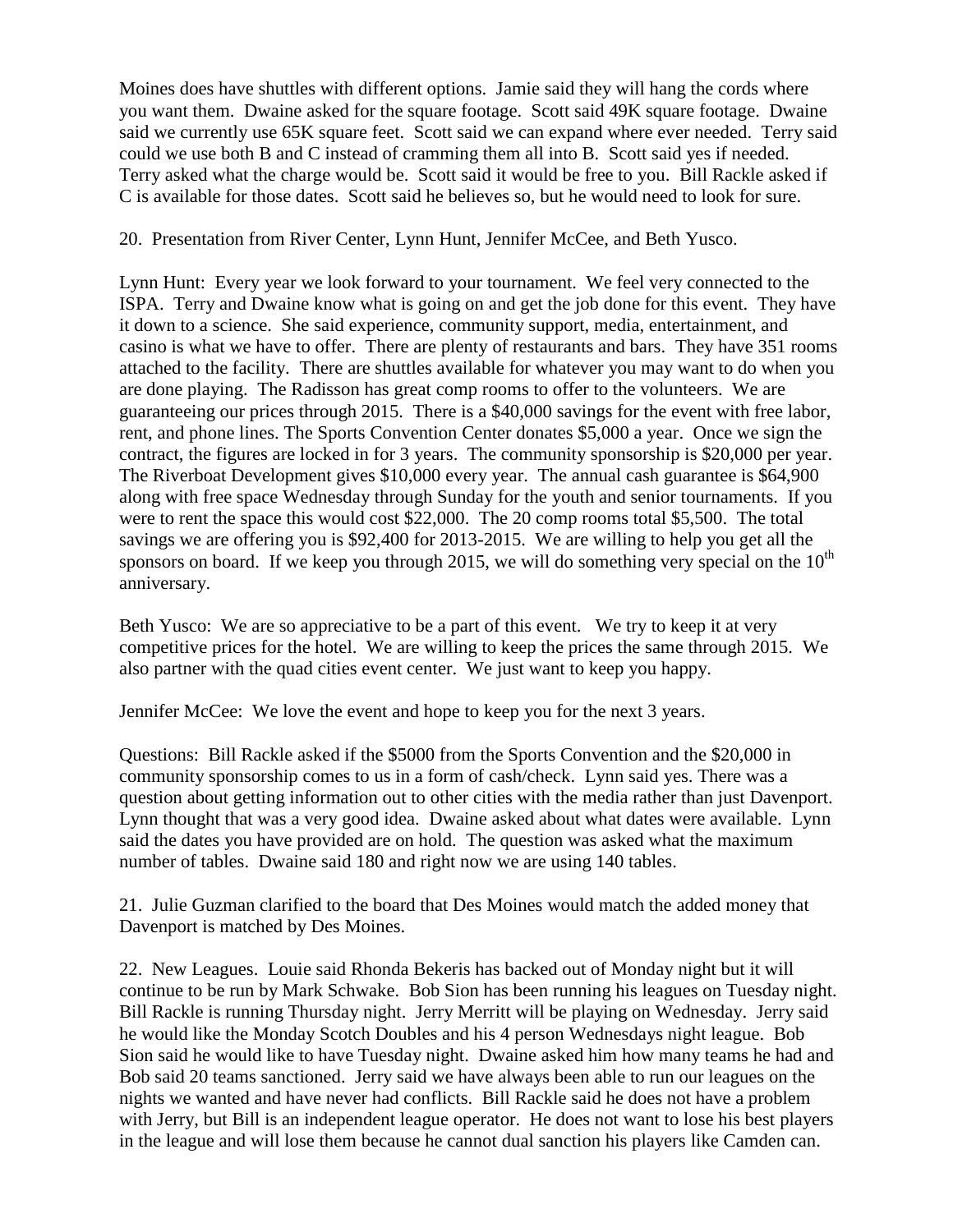Bill said because Jerry is Dual sanctioning, his leagues (bar owners) will lose players. Bill had 50 team when he took over the leagues. In 2009 he only had 30 teams. Bill said in 2010 he went from 30 to 40 teams when Jerry got out of the league. A good portion of those were Camden Leagues. We have ISPA sanctioning on Monday, Tuesday, and Thursday, which was established since day 1. Bill thinks 4 sanctioned leagues is too many for the Cedar Rapids area. Dwaine said the night is open for play in town and if Jerry wants to play that night he should be able to. Bill said I am asking for the boards support to not take 25% of my teams away. Jerry said he left the ISPA because of what was going within the board. He is seeing improvement where the ISPA is about the players and he would like to join the ISPA again. Jill said we should give the players every opportunity to play on any night, Jamie Courtney made a motion to accept Jerry's Monday night Scotch Doubles league and Wednesday 4 person league as long as the Monday league does not have a problem with it. Julie Guzman  $2<sup>nd</sup>$  the motion. Motion carried. Bill Rackle made a motion to accept Bob Sions league for Tuesday. Jerry Merritt  $2^{nd}$ the motion. Motion carried. Iowa City 8 Ball league is dropping out and Brett Elder would like to sanction for Iowa City Metro Pool League. Steve Main made a motion to accept this league. It was  $2<sup>nd</sup>$  and motion carried. Heide said she needs a Letter of Intent from the new leagues.

23. Barb passed out ballots to each league operator to vote for the where the 2013-2014 tournament will be held at (Davenport or Des Moines). There were 28 leagues present. The final vote was 15 for Des Moines ad 13 for Davenport.

24. Louie asked for nominations for Secretary. Bob Sion nominated Barb Hamilton. She accepted. Louie asked for nominations for Treasurer. Bob Sion nominanted Heide French. She accepted.

25. Louie said there should not be any changes in the By-Laws. Barb said she would send out the By-Laws to each of the league operators for their concurrence.

26. Louie asked for any changes you would like to make for the 2013 tournament. Jerrod suggested we open league opportunity to out of the state of Iowa as long they are within a 10 mile radius. We currently have 50% of the league needs to play in Iowa. Jerrod said this would really make the tournament grow. Dwaine said the reason for this is to have an Iowa State tournament. Terry said we have 4400 in the state of Iowa and 1700 played in the state tournament. There was much discussion with many different opinions. Terry said this is a subject that needs to be tabled to discuss with the 10 board members to come up with an idea that would make it work. Louie said we also need some input from the league operators after they get input from their players.

27. Schedule finals on a different table as it is hard to play a match that is not a finals match because there are too many people watching. This will be brought up to the tournament director. There were suggestions to have a separate room with 4 or 6 tables for the finals.

28. Tim Bringman brought up that his team wanted to play in the 2nd chance tournament and his 5th player left and they could not play. Can we pick up someone from the same city? Brett Elder brought up making the  $2<sup>nd</sup>$  chance a 4 man team. After much discussion Julie Guzman made a motion to leave it as a 5 man team. Jill Nagel  $2<sup>nd</sup>$  the motion. Motion carried.

29. Insurance for workers. We had a worker get hurt at the last tournament setting up tables and we have no insurance. The cost of the estimate is \$731 per year and this would cover all